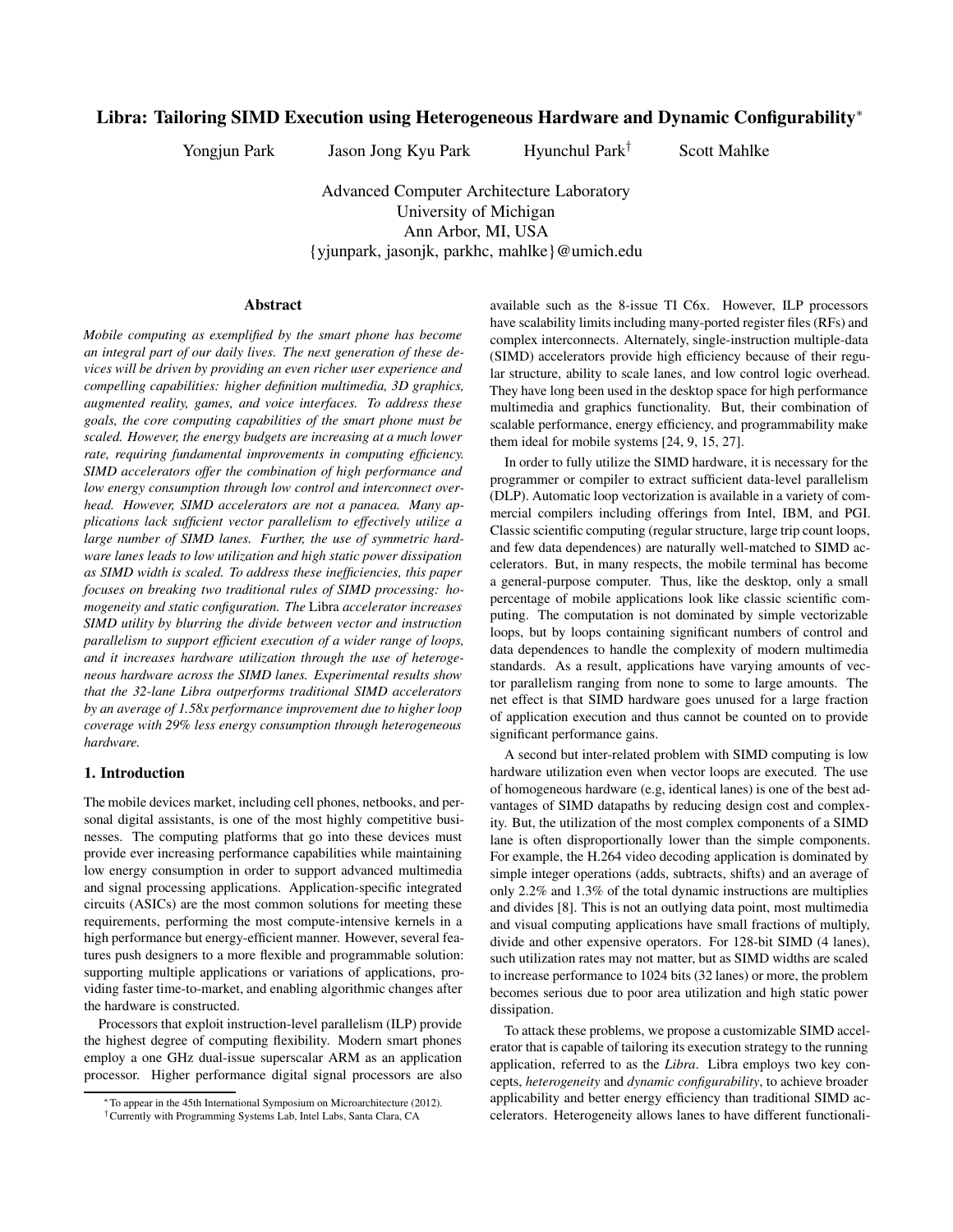

**Figure 1: A traditional 32-lane SIMD accelerator.**

ties and better match functional capabilities with expected operator distributions. Dynamic configurability enables lane resource to execute as a traditional SIMD processor, be re-purposed to behave as a clustered VLIW processor, or combinations in between. Dynamic configurability also enables efficient sharing of expensive resources between lanes (e.g., multipliers) by interleaving independent instructions with each lane's expensive instruction so as to hide resource contention. Libra consists of an array of simple processing elements (PEs) that are tightly interconnected by a scalar operand network. Groups of four PEs form PE groups that are normally driven by a single instruction stream. Each group can behave as a building block for a SIMD processor (e.g., PEs behave as SIMD lanes) or a VLIW processor (e.g., PEs behave as a cluster of function units). The compiler maps 1 or more loops to the Libra accelerator by combining and configuring clusters of PE groups to efficiently exploit the available DLP and ILP.

This paper offers the following three contributions:

- An in-depth analysis of the available ILP/DLP parallelism and its variability in three representative mobile application domains: computer vision applications, commercial media applications optimized in industry level, and game physics engine applications.
- The design of a unified loop accelerator that can effectively support future mobile applications with varying performance requirements and characteristics. To achieve this objective, we offer three key features:
	- 1. Scalability: Libra can meet high performance requirements by simply increasing the number of clusters, whereas most current accelerators suffer from poor scalability.
	- 2. Configurable performance: Libra can dynamically tune the ILP/DLP-support capability in order to successfully support ILP-intensive, DLP-intensive, and ILP/DLP-mixed applications, as well as tolerate performance degradation due to its heterogeneity.
	- 3. Energy efficiency: Simple hardware implementation achieves high energy-efficiency with competitive performance.
- A light-weight design and organization of a configurable processing element for supporting simple latency hiding techniques and sharing expensive resources.

## **2. Background and Motivation**

In this section, we examine the limitations of traditional SIMD accelerators based on an analysis of various mobile applications. We first introduce the target benchmarks and the baseline architecture, and find two main sources of inefficiencies in SIMD accelerators. We then propose high-level solutions to overcome these challenges that facilitate designing efficient hardware and maximizing the utilization of existing resources.



**Figure 2: Loop categorization: The components of the bar indicate ratio of execution time in SWPable loops, low-DLP, and high-DLP SIMDizable loops. The ratio of loop execution time over total execution time is indicated as a number above each bar.**

#### **2.1. Benchmarks Overview**

Three classes of mobile benchmarks are used for this application analysis that contain varying degrees of vector parallelism. The benchmarks consist of:

- Vision benchmark: We evaluated a subset of the SD-VBS benchmark suite [26] for mobile vision applications. As these benchmarks are not originally optimized for a specific target architecture, we manually modified these benchmarks to increase the opportunities for efficient execution with function inlining and loop unrolling. All the benchmarks are functionally verified on  $QCIF<sup>1</sup>$ input data sizes, which is widely used on mobile devices.
- Media benchmark: Three mobile media applications are selected: AAC decoder (MPEG4 audio decoding, low complexity profile), H.264 decoder (MPEG4 video decoding, baseline profile, qcif) [13], and 3D (3D graphics rendering) [3]. These benchmarks are optimized for DSPs in the production-quality level and a large portion of the loops have a high potential degree of ILP and are software pipelinable.
- Game physics benchmark: Three common kernels are extracted from mobile game applications [2]. First, lineOfSight plays an important role of separating visible objects and non-visible objects. Sound effects, collision detection and other functions involving linear equations often exploit convolution and the conjugate gradient method. The three kernels mostly consist of high DLP loops.

#### **2.2. Baseline Architecture**

A SIMD architecture that is based on SODA [15] is used as the baseline SIMD accelerator. This architecture has both SIMD and scalar datapaths. The SIMD pipeline consists of a multiple-lane datapath where each lane has an arithmetic unit working in parallel. Each datapath has two read-ports, one write-port, a 16 entry register file, and one ALU with a multiplier. The number of lanes in the SIMD pipeline can vary depending on the characteristics of the target applications. The SIMD Shuffle Network (SSN) is implemented to support intra-processor data movement. The scalar pipeline consists of one 32-bit datapath and supports the application's control code. The scalar pipeline also handles DMA (Direct Memory Access) transfers.

#### **2.3. Limitations for Current SIMD Accelerators**

**2.3.1. Loop Characterization** Applications typically have many compute intensive kernels that are in the form of nested loops.

<sup>&</sup>lt;sup>1</sup>We used QCIF (176x144) image size for uniformity of benchmarks, and the similar trend appears on higher resolution images.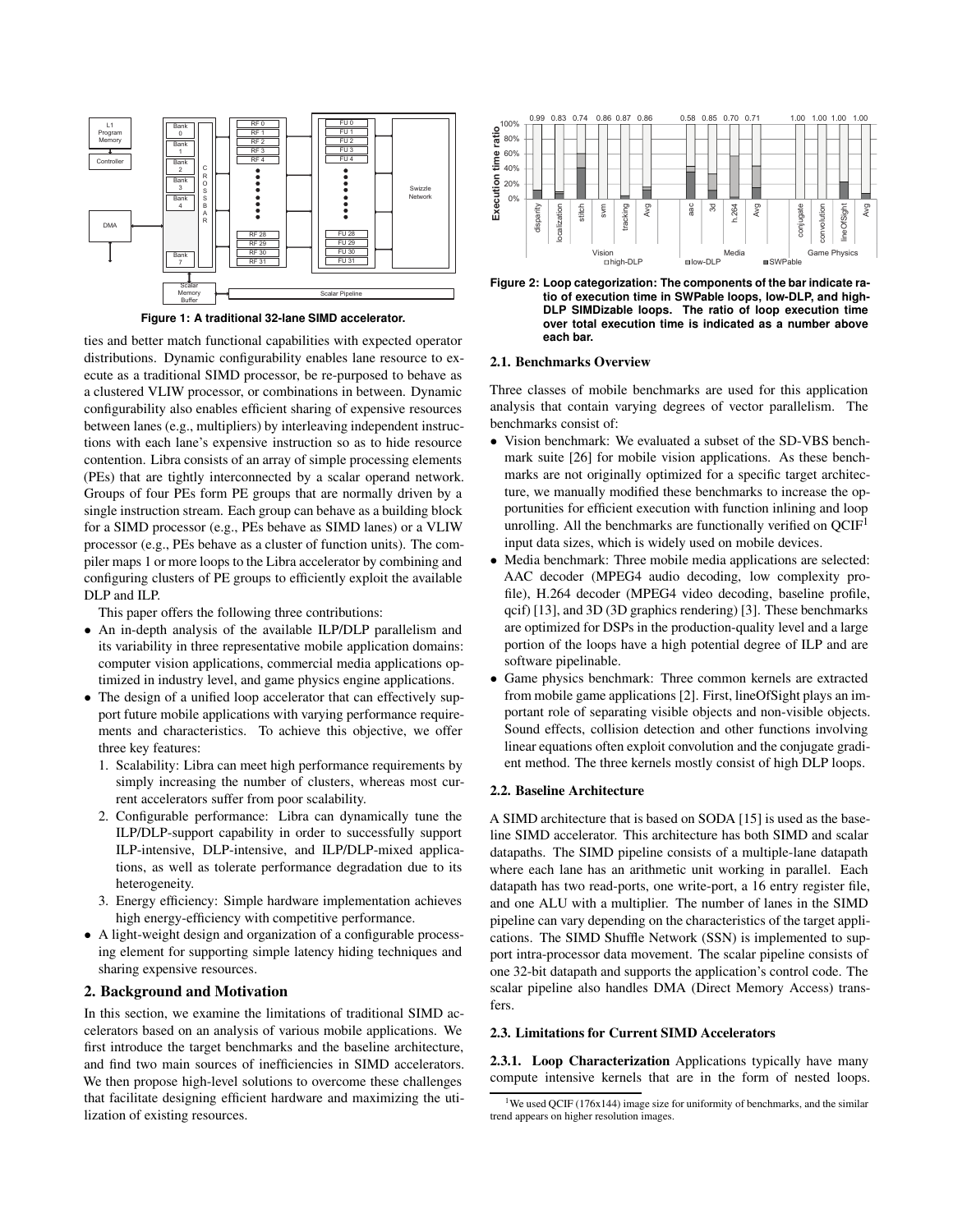

**Figure 3: Resource utilization: (a) average ratio of dynamic instruction count of expensive instructions and ratio of Mem/Mul dominant loops, (b) loop distribution over ratio of Mem/Mul, and (c) performance degradation on a SIMD at different number of Mem/Mul resources.**

Among these kernels, we analyze the available ILP and DLP of the innermost loops and find the maximum natural vector width that is achievable. To extract the maximum degree of ILP, we found the *Software pipelinable* innermost loops: 1) counted loop, 2) no subroutine call, and 3) no multiple exits/backedges. Control flows inside the innermost loops are solved using if-conversion. Among the software pipelinable (SWPable) innermost loops, we also identify the *SIMDizable* innermost loops which can utilize DLP. We apply the conditions used by the Intel compiler [12] to determine if a loop is SIMDizable and the minimum iteration count is set to the maximum available SIMD width (natural SIMD width).

**2.3.2. SIMD Width Variance over Loops** Figure 2 shows the relative execution time of SWPable loops and SIMDizable loops to total execution time on a simple 1-issue ARM processor. As we use a 16 lane SIMD processor for this experiment, SIMDizable loops with natural SIMD width smaller than 16 are categorized into low-DLP loops. On average, there is a substantial amount of time (87%) spent on SWPable or SIMDizable loops as expected. An interesting question here is how many applications are not well-matched to a wide SIMD accelerator. Unfortunately, 4 of 11 applications are highly dependent on SWPable and low-DLP loops, which means that not all the lanes can be utilized. For example, traditional SIMD cannot decrease the execution time of an AAC application more than 60% of the total loop execution time because around 40% of the time is spent on SWPable loops. In general, the game physics benchmarks have high levels of data parallelism, vision benchmarks have modest data parallelism, and media benchmarks have low degrees of data parallelism. Results in Figure 2 confirm that a simple SIMD accelerator cannot effectively support the range of mobile applications. Even with a perfect support for DLP, SWPable and low-DLP loop execution result in low utilization of SIMD resources. Therefore, further consideration is required to fully utilize the SIMD resources on the execution of non-fully SIMDizable loops.

**2.3.3. Resource Utilization Variance** To maximize the total utilization of computation resources, the number of each resource should be decided based on the average fraction of dynamic instructions. While current CPUs solve these challenges by out-of-order execution of parallel instructions on multiple execution units, current SIMD architectures cannot solve this problem due to its homogeneous nature: the datapath of each SIMD lane has the same functionalities, even for expensive units such as memory and multiply units. These characteristics are unfavorable in terms of efficiency because not all execution units are active every cycle, and expensive units are much less utilized (an average of only 32% for a memory unit and 16% for a multiply unit (Figure 3(a))). A traditional solution for this problem is to turn off the unused resources by clock/input gating,

but this solution does not eliminate leakage power. Power gating is unlikely a practical solution because idle periods for expensive units tend to be relatively short.

Another challenge is the diversity of instruction distribution across/inside applications. Even if we are somehow able to place a specific number of each execution unit based on average fraction, careful consideration is also required because the fraction varies greatly. In Figure 3(a), for example, the ratio of multiply instruction varies from 10% to 22% across three application domains. We also define a loop to be memory/multiplication dependent if the fraction of memory/multiplication instructions are more than 33% of the total instructions. Figure 3(b) shows a distribution of the loops according to the ratio of memory/multiply instructions. Based on Figure 3(a) and (b), more than 54% of the loops in the three benchmark sets highly depend on the memory instructions, and therefore, normal ALU functional units can be idle due to the memory operation bottleneck if only 33% of memory resources exist. On the contrary, multiplication is not the critical performance bottleneck if 33% of multiplication resources exist because only 1% of the loops are multiplication dependent. As a result, the high diversity in the instruction distribution will make most loops to not be effectively accelerated due to the lack of enough resources, or to waste resources due to the excess resources, if the SIMD accelerator simply allocate resources based on specific rules such as average fraction or one per four lanes.

### **2.4. Insights for the Traditional SIMD**

Based on the application analysis, we found several fundamental sources of SIMD inefficiency. First, a traditional wide SIMD accelerator may be over-designed since the overall performance will be saturated at some point and limited by non-high-DLP loops where the SIMD accelerator is poorly utilized. Second, lane uniformity makes the SIMD datapath inefficient due to over-provisioning expensive resources. Third, the high variation in the resource requirements of loops makes the problem more difficult than simple sharing of expensive resources would accomplish. A central challenge here is how to decrease over-provided resources on traditional SIMD accelerators and to overcome the inflexibility in order to more effectively utilize the hardware.

### **3. Libra Architecture**

## **3.1. Overview**

The Libra accelerator presented here is a unified accelerator for mobile applications that allows flexible execution of loops by customizing the configuration adaptive to their key characteristics. The Libra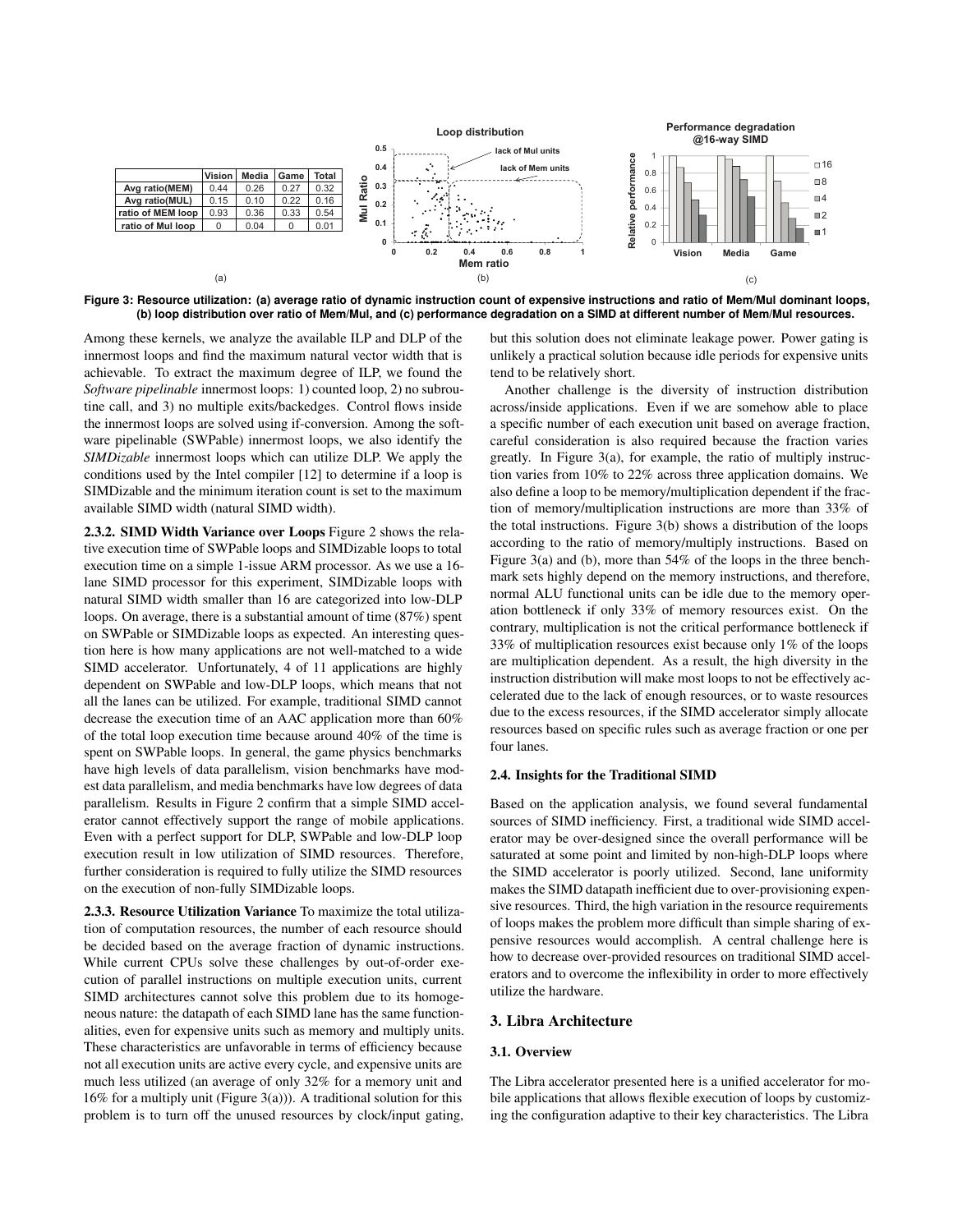

**Figure 4: Mapping loops to Libra: (a) identify hot loops, (b) find the available DLP and resource requirement of each expensive operation, and (c) change the configuration based on the characteristics of each loop.**

accelerator is based on traditional SIMD accelerators and has several important extensions for providing both high energy-efficiency and performance improvement. First, Libra is composed of a nonuniform lane structure for power efficiency: only a subset of lanes has expensive but infrequently used execution units. Furthermore, dynamic configurability of logical lanes helps Libra in executing a target loop in an efficient manner with high utilization. In Libra, a group of logical lanes is executed in a SIMD manner, where the logical lane is configured by a group of processing elements (PEs). DLP is exploited in the form of parallel execution of logical lanes, and ILP is exploited inside each logical lane in a way that each PE execute different operations. Therefore, Libra is able to flexibly tune the ILP/DLP-support capability by changing the logical lane configuration.

Figure 4 shows a conceptual view of the execution of Libra. First, several hot loops are identified as candidates to be accelerated utilizing the Libra architecture(Figure 4(a)). Second, softwarepipelinable loops are selected, and the DLP availability is also determined as discussed in Section 2.3.1(Figure 4(b)). In this step, several additional key characteristics such as the amount of potential ILP in the loopbody and the ratio of expensive instructions are also considered. Finally, a best matched logical lane configuration for each loop is chosen by the compiler (Figure 4(c)). In Figure 4, we assume a 16-lane heterogeneous SIMD including 12 basic and 4 expensive PEs. Based on this, each PE constitutes one logical lane for full DLP support to execute high-DLP loops having only simple instructions, intermediate numbers of PEs form each logical lane for ILP/DLP hybrid execution to support low-DLP loops or expensive operationintensive loops, and one large logical lane for full ILP execution is configured for non-DLP loops. Note that fully exploiting SIMD parallelism does not always outperform exploiting ILP on heterogeneous structures. Section 3.1.1 and 3.1.2 explain the core concept of Libra in detail with evidence of its effectiveness.

**3.1.1. Heterogeneity** Heterogeneous lane organization, based on average fraction of resource utilization, is required in order to enhance power efficiency: all the lanes support simple integer operations and only a subset of the lanes support expensive operations. When an expensive instruction is fetched, the accelerator stalls until this subset of lanes generates results for all lanes, then resumes execution. This structure delivers a high level of power efficiency due to the expensive resource removal, but significant performance degradation will occur when executing expensive operation-intensive code. Figure 3(c) illustrates the performance degradation as the number



**multiply, (b) performance degradation due to stalls during multiply execution, (c) logical lane formation removes stalls by instruction pipelining.**

of multiplier/memory units decreases on a 16-lane SIMD accelerator. Each bar shows the relative performance normalized to that of the homogeneous SIMD when each heterogeneous SIMD has specific number of expensive resources. From this graph, substantial amounts of performance degradation exist in vision and game benchmark because they are highly dependent on expensive operations and incur a number of stalls to handle these operations. However, media benchmarks are not highly affected by the proportion of these expensive resources because the performance is already constrained by low DLP.

**3.1.2. Dynamic Configurability** Dynamic configurability of lanes helps the heterogeneous SIMD accelerator in dealing with the aforementioned problems. One logical lane can consist of one PE for highly SIMDizable loops with no expensive instructions, and also consist of multiple PEs for non/low-SIMDizable loops or loops having expensive instructions. The resulting SIMD width is decided by the number of logical lanes and each logical lane executes the same instruction stream in lockstep. Inside a logical lane, ILP is exploited to use multiple lanes in parallel, and therefore it can efficiently distribute instructions between simple lanes and expensive lanes.

The effectiveness of dynamic lane mapping can be explained by the simple following performance equation. In the equation, we compare the total performance of the simple SIMD and the Libra SIMD by the metric of IPC (instruction per cycle). The IPC of SIMD can be calculated by the multiplication of IPC of one lane (*IPClane*) and the minimum of the number of PEs (*NSIMD*) and the available degree of DLP (*N<sub>DLP</sub>*) of the target loop (Equation (1)). Similarly, the IPC of Libra can be the multiplication of IPC of one logical lane (*IPClogical*\_*lane*), consisting of *m* PEs, and the minimum of the number of logical lanes  $(\frac{N_{SIMD}}{m})$  and the degree of DLP of the loop (Equation (2)). Therefore, when executing non/low-DLP loops, Libra can easily outperform the basic SIMD because it only requires better performance of a logical lane than that of a PE, and it is always true as a logical lane exploits ILP with multiple PEs inside(Equation (3)). Dynamic configurability is also able to address the performance degradation problem on the heterogeneous SIMD. When executing high-DLP loops, Libra outperforms SIMD when the IPC of a logical lane is higher than that of *m* PEs. Although the ILP performance is normally inferior to DLP performance because of its dependences and complexity, Libra can frequently be better due to the heterogeneity. Figure  $5(a)$ , (b) and (c) shows the superiority of Libra. Figure 5(b) and (c) show the execution of a simple high-DLP loop having a multiply instruction on both the simple SIMD and Libra which have one multiplier on the PE 3. In this example, the IPC of SIMD is less than the IPC of Libra when one large logical lane is configured due to a number of stalls.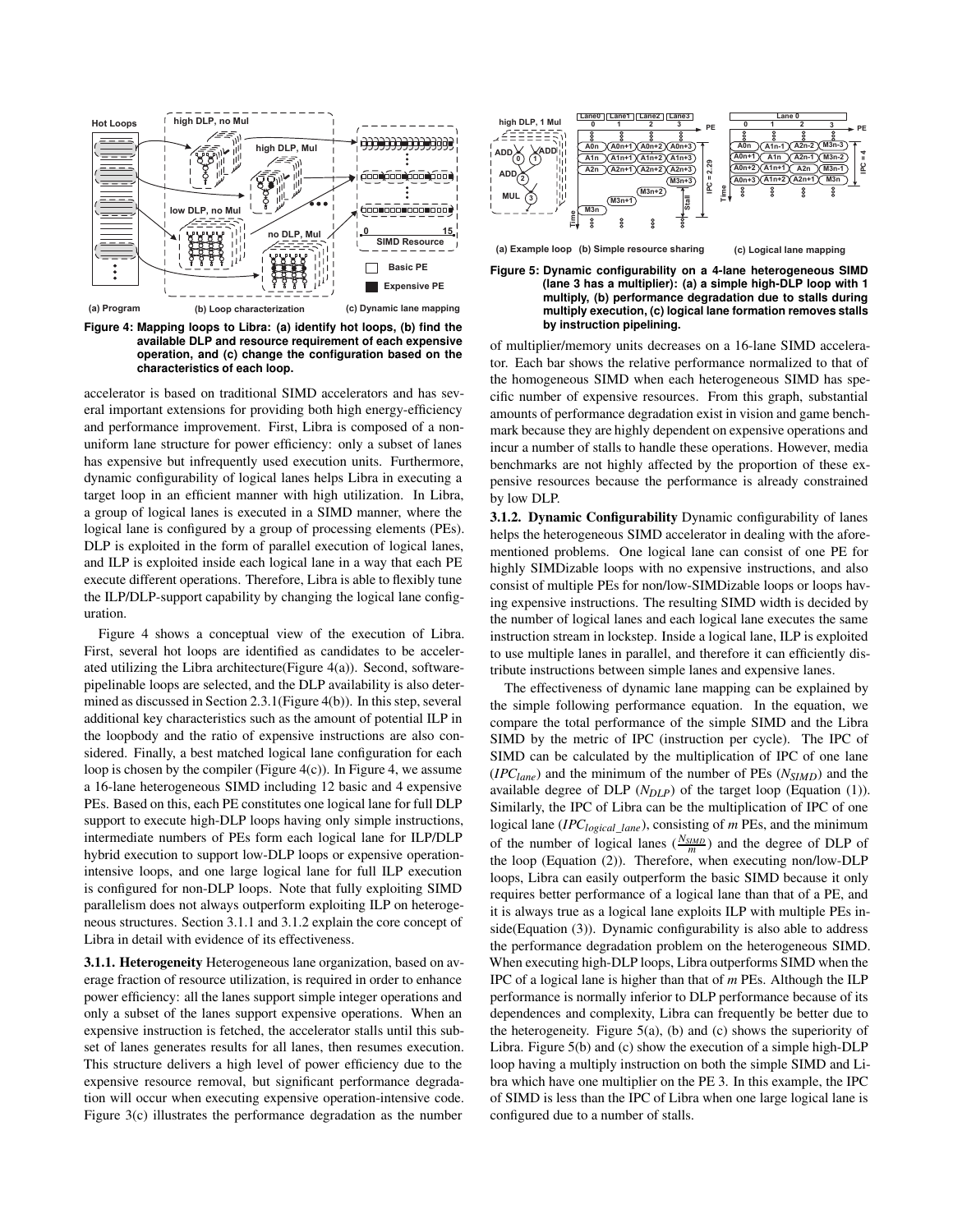

**Figure 6: The 32-PE Libra architecture: (a) a 2-cluster Libra accelerator, (b) a cluster, (c) an example of a single PE group: PE 1 supports memory operation and PE 2 supports multiply operation, and (d) execution modes.**

$$
IPC_{SIMD} = \min(N_{SIMD}, N_{DLP}) \times IPC_{lane}
$$
 (1)

$$
IPC_{Libra} = \min(\frac{N_{SIMD}}{m}, N_{DLP}) \times IPC_{logical\_lane}
$$
 (2)

$$
IPC_{Libra} > IPC_{SIMD},
$$

$$
when \begin{cases} IPC_{logical\_lane} > IPC_{lane}, \\ IPC_{logical\_lane} > m \times IPC_{lane}, \\ IPC_{logical\_lane} > m \times IPC_{lane}, \end{cases} \quad \text{if } \frac{N_{SIMD}}{m} < N_{DLP} \tag{3}
$$

#### **3.2. Microarchitectural Details**

The Libra architecture with eight PE groups (32 PEs) is shown in Figure 6(a). Differently from the traditional SIMD, the Libra datapath consists of 2 groups of clusters, which can be configured to create logical SIMD lanes of 2, 4, 8, and 16 PEs based on the loop characteristics. Each of the clusters is composed of 4 PE groups. The SIMD controller performs the role of managing the logical lane status to exploit SIMD parallelism, while the thread controller manages the ILP-exploiting method inside the logical lane. Each PE group contains 4 PEs. Each of the PEs has an FU and a register file, which can be thought as one lane of the traditional SIMD. Only one of the PEs in a PE group has a multiplier while another has a memory unit. Differently from the traditional SIMD, each PE group also has two kinds of reconfigurable interconnects inside and across PE groups in order to achieve flexible configuration of logical lanes.

Key features of Libra architectures are as follows:

**Scalability:** The resources are fully distributed including FUs, register files, and interconnections. PE groups have dense interconnections inside but each PE group is sparsely connected with neighbors. As a result, area and power costs increase approximately proportional to the number of resources, which makes Libra as scalable as a simple SIMD.

**Polymorphic Lane Organization:** PE groups can be aggregated to form a larger logical lane in order to exploit the existing ILP inside the loop body, or be split into multiple small logical lanes in order to exploit DLP over loop iterations.

**Resource Sharing:** In heterogeneity, the major challenge is how to determine the number of expensive resources and how to efficiently share them between logical lanes when necessary. To flexibly handle this, we place the expensive resources based on the average utilization and provide a sharing mechanism between them in two categories. A more detailed description is provided in Section 3.3.3.

**Simple Multi-threading Mechanism:** Even though a logical lane provides a number of parallel resources, efficient use of the available resources is limited due to the low ILP of the loopbody. Therefore, we extended the ILP into loop-level parallelism through modulo scheduling [20]. Modulo scheduling generally provides a decent performance improvement by parallelizing instructions over loop iterations and hiding long latency between back-to-back instructions. However, several Libra specific features, such as SIMD capability and fully-distributed nature, diminish the effectiveness of modulo scheduling. To compensate for this, simple static multithreading with list scheduling is proposed in Section 3.4.

**3.2.1. PE Group** A detailed illustration of a single Libra PE group is provided in Figure 6(c). A PE group consists of four PEs each with a 32-bit FU and a 16-entry register file with 2-read/1-write ports (write ports can be added to support threading). Integer arithmetic operations are supported in all four FUs but multiply and memory operations are available in only one FU per PE group (PE1 for memory and PE 2 for multiplication in Figure  $6(c)$ ). The FUs inside are modified to connect with each other with a dense 4x8 full crossbar network for passing data between the FUs without writing back to the RF. This allows the PE groups to exploit ILP in a distributed nature. In order to retain scalability, the Libra architecture has a simple and fully distributed across-PE group interconnect. Only FUs are connected between the corresponding neighbors in adjacent PE groups. In addition to these components, a loop configuration buffer is added to store instructions for modulo/list scheduled loops. The buffer is a small SRAM that saves the configuration information including instructions, register addresses and interconnect index bits of the current loop. The interconnect between the loop buffer and SIMD/Thread controllers in the cluster is used to transfer instructions for executing loops. The hardware components and execution mechanism for SIMD/ILP support is explained in detail in Sections 3.3 and 3.4.

**3.2.2. Cluster** A cluster is a high-level basic unit that consists of four PE groups and several additional features for flexible loop execution support: the SIMD controller and the thread controller. The SIMD controller is a small controller to manage the logical lane organization inside the cluster, including the number of logical lanes and the SIMD width of memory transfer. It receives the information from the instruction cache. In addition, the SIMD controller also gets the configuration for one logical lane from the instruction cache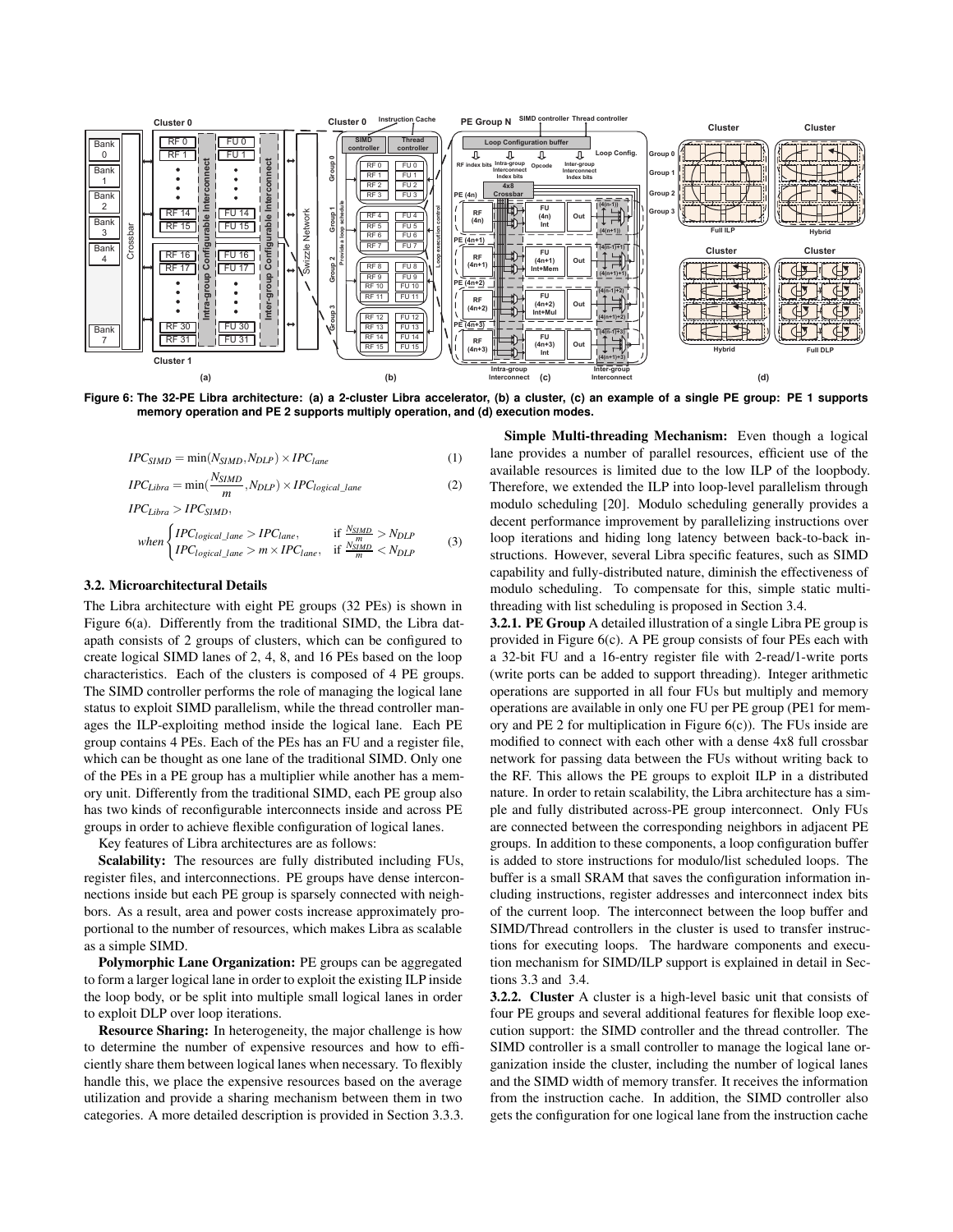

**Figure 7: Resource sharing support: (a) hardware modification: PE 0 and 2 share the multiplier and PE 1 and 3 share the memory unit, (b) example loop body dataflow graph, and (c) actual schedule: 1-cycle difference between lanes for resource contention avoidance.**

and transfers it to each PE group. A thread controller is responsible for executing loops. It also gets the information about which mode is selected from the instruction cache and orchestrates the loop execution. When modulo scheduling is selected, it just executes the loop sequentially, and, when multi-threading is selected, it executes the loop in the order of the thread sequence table. The information is statically set during compile time and is fetched from the instruction cache. Multiple clusters can execute one large loop or can execute multiple parallel loops separately.

**3.2.3. Configuration Process** Loop execution of Libra can be divided into two stages: configuration and execution. Configuration stage is forming logical lanes and sending configuration bits to all the loop buffers of each PE-group. For every loop, the instruction cache contains both logical lane organization information and configuration bits for one logical lane. The SIMD controller gets these information from the instruction cache and then sends the configuration bits to the loop buffers of the PE groups based on the logical lane configuration. The thread controller also gets the information about the execution mode and sequence table, if required, from the instruction cache. This process takes 3-5 cycles on average before the loop buffer receives the configuration bits for the first cycle and the time varies depending on the size of the logical lane. The thread controller starts the execution when the first cycle configuration is ready on all the loop buffers.

**3.2.4. Memory Support** The memory operation of the Libra system needs support for both scalar and SIMD memory access. For scalar memory access, the local memory has the same number of banks as the number of total memory units. For SIMD access, the local memory also needs to support contiguous access across all logical lanes in parallel. Therefore, for the 32-PE Libra system, a 64kB local memory is used, consisting of 8 memory banks where each bank is a 2-wide SIMD containing 1024 32-bit entries. As shown in Section 2.3.1, all memory transfers have the same strides over iterations in SIMDizable loops. Therefore, when several logical lanes execute the same instructions for SIMDized loops, a single address calculation followed by a wide memory operation is performed. The data is then distributed to different logical lanes. Multiple memory units inside a logical lane need to generate their own memory addresses. The SIMD width of each access and the number of different addresses are determined by the logical lane configuration, which is saved in the SIMD controller.

**3.2.5. Communication with a Host Processor** The Libra architecture is a co-processor similar to a GPU and interfaces with a host processor such as ARM using memory. The data transfer is performed through a standard AMBA bus along with a DMA.

#### **3.3. Execution Model**

This section describes the three different execution modes of the Libra architecture, which are full ILP, hybrid, and full DLP modes. We first explain how each mode operates and then provide proof of how the three modes can effectively support different kinds of loops. The example provided assumes a four-PE group cluster as shown in Figure 6(d).

**3.3.1. Full ILP Mode** In this mode, the Libra architecture decides to use all the PEs as one large logical lane. The SIMD controller spreads different configuration informations into the loop buffer of each PE group. The execution mechanism is the same as the loop acceleration technique of common VLIW solutions but the performance might be slightly worse than previous solutions because the Libra architecture sacrifices both centralized resources and dense across-PE group interconnects. Applications which have a high proportion of non-SIMDizable loops mostly utilize this mode for acceleration.

**3.3.2. Hybrid Mode** When a loop is SIMDizable, a cluster has the possibility of either having several small logical lanes or forming a large logical lane. In this case, the Libra architecture may choose to use a hybrid mode with a cluster having at least two logical lanes, each having at least one PE group. With smaller logical lanes, the performance usually increases since SIMDization provides an opportunity to increase performance by the same amount as the degree of DLP. Also the routing overhead decreases with small logical lanes, further boosting performance. Figure 6(d) also has two examples of hybrid mode execution. The SIMD controller distributes the same configuration information and live values to the loop buffer and RFs of each logical lane. When a loop lacks sufficient level of DLP or has a moderate proportion of expensive resources, hybrid mode can achieve the best performance.

**3.3.3. Full DLP Mode** When a loop is highly data-parallel but has a low degree of ILP, the resources (PEs) cannot be effectively utilized because the degree of ILP in the loop cannot meet the minimum degree of the PE group. To compensate for the lack of ILP, the Libra architecture supports separation of PE groups, forming two smaller logical lanes. As a result, SIMD parallelism can make up for insufficient ILP in the loops (also in Figure 6(d)). Hence, a cluster has a total of eight logical lanes executing in lockstep. Distinct from loops with a small number of instructions, loops with unbalanced resource usage can also be well matched to a full DLP mode, unlike the hybrid mode. As mentioned in Section 2.3.3, the hybrid mode cannot fully utilize resources in a PE group since performance of loops with a high proportion of memory operations are constrained by the memory unit.

The major challenge in full DLP mode is determining how to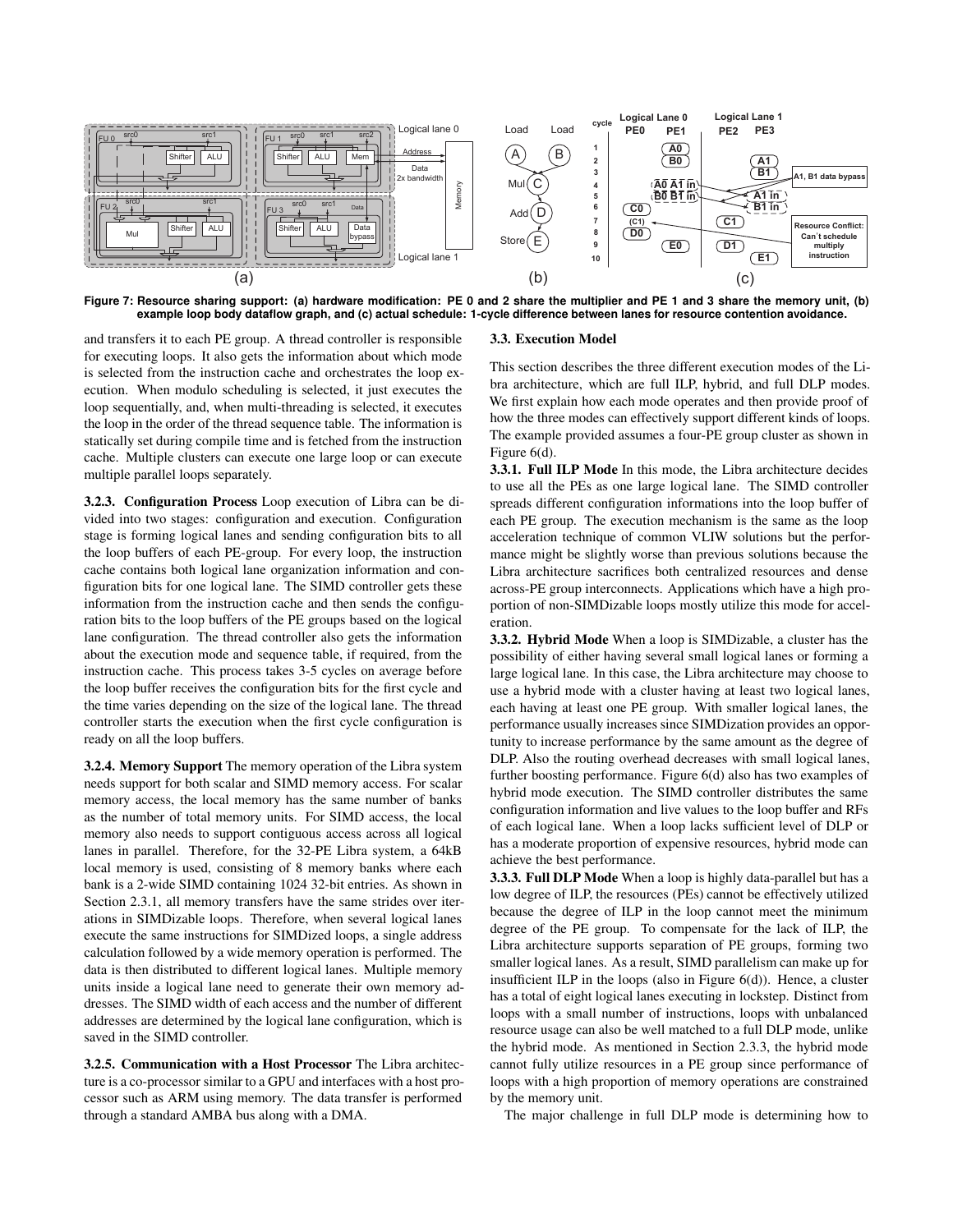

**Figure 8: Multi-threading support & compiler support: (a) hardware modification: shaded components are modified, (b) sequence table in the thread controller, (c) loop buffer, and (d) final multi-threaded schedule.**

share expensive resources between two small logical lanes in a PE group. The first category for resource sharing is expensive but infrequently used functionalities such as the multiply operation. As shown in Figure 3(a), the average ratio of multiply is as low as 16% and only 1% of loops are multiply-dominant, and therefore simple sharing between two half-PE groups does not incur performance degradation. The second category is frequently used functionalities such as memory operations as shown in Figure 3(a). These instructions are already a performance bottleneck and simple sharing cannot enhance the overall performance. Therefore, this shared resource should lead to double the performance in a lightweight manner.

We accomplish these requirements using simple hardware modifications as shown in Figure 7(a). One PE group is mapped into two small logical lanes with (PE 0, PE 1) and (PE 2, PE 3). Based on the application analysis, only PE2 supports multiply operations and PE 1 supports memory operations. To ensure that both logical lanes support all functionalities, PE 0 and PE 2 share the multiplier and PE 1 and PE 3 share the memory unit. To share the multiplier, PE 0 connects input and output ports to the multiplier of PE 2. A memory controller in PE 1 is shared with PE 3 in a different manner. When the memory controller receives a memory operation command, only PE1 communicates with the memory with double bandwidth and send/receives the data of PE 3 through a bypass logic.

To execute the same instructions in both logical lanes using the above modifications, the following processes are required:

- The compiler must not schedule multiply instructions in a row, because the multiplier needs a spare cycle after the cycle in which the multiply instruction is scheduled in order to handle the operation of the other logical lane. However, other instructions can be placed since they have no resource or writeback contention. Memory instructions can be scheduled without any restrictions as the hardware supports double bandwidth.
- The SIMD controller has the instruction configuration only for one logical lane. The controller transfers the same configuration into the loop buffer of both logical lanes with one-cycle difference to avoid resource contention.

Figure 7(b) is an example of a full DLP mode execution. For a simple dataflow graph of the loop body, the latency of the load and multiply operations are set to 4 and 2. Due to the small size and high memory dependent characteristic of the loop body, a full DLP mode is selected and each PE group is separated into two logical lanes. Identical schedules based on two PEs are transferred into the loop buffer in the PE group with one cycle difference between logical lane 0 and logical lane 1 (see Figure 7(c)). Different memory operations can execute in the same cycle as shown in cycle 2 but different multiply instructions cannot be scheduled at cycle 7 because logical lane 1 needs to use the multiplier in that cycle.

# **3.4. Improving ILP Performance**

Although modulo scheduling has proven to be an effective solution to exploit ILP over loops, it is not always the best solution because 1) original iteration count is divided by DLP capability, and therefore, the smaller iteration count may not compensate for the prolog and epilog overheads even in moderate DLP loops [23] and 2) sparse interconnection between PEs and no centralized RFs make the quality of the schedule worse. As a result, we suggest supporting list scheduling [6] of the loop body as another option to exploit ILP. When either there is not much total ILP in the loop, or the hardware cannot benefit from increased ILP, list scheduling can outperform modulo scheduling since it does not incur the overhead of modulo scheduling: handling modulo information such as staging predicates.

The remaining problem of adapting list scheduling to hide idle cycles comes from long latency instructions such as multiply and memory operations. To solve this problem, we propose a simple multi-threading scheme with fast context switching. Assuming the Libra architecture supports two threads, a loop with large number of iterations is divided into two threads with identical loops with half number of iterations. The two threads are then executed on the same logical lane. To make the scheme simple, a switch of running threads is allowed only when all the PEs are idle. Each thread has its own register file space divided by the number of threads, similar to what a GPU does, and therefore no context change overhead exists. The schedule with multiple threads is statically decided at compile time. The multi-threading technique is simple but highly effective and is a realistic solution because of the following two reasons: 1) low register pressure: loops with small number of instructions have a small amount of data to save in the register file and list scheduling does not require additional register overhead, and 2) a high chance of hiding latency: this technique is applied only to SIMDizable loops executing on small logical lanes, thus increasing the probability that all FUs are idle.

Although multi-threading looks promising, the Libra architecture faces a number of challenges in reality. There are three essential challenges and we present the lightweight solutions incorporated in the Libra architecture:

**Context Saving:** The fully distributed nature of Libra allows temporal data to be saved in the register files as well as the output buffer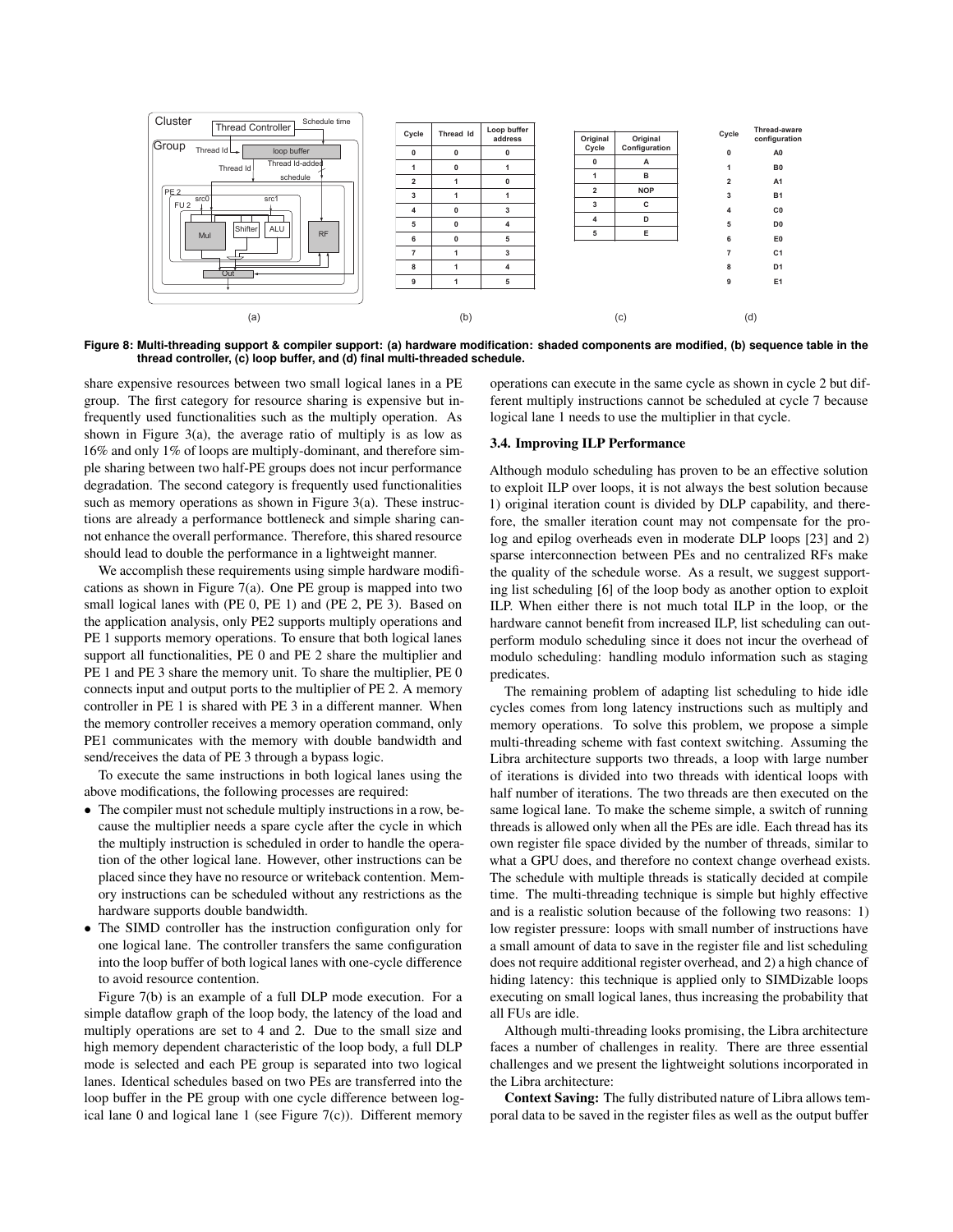in order to directly transfer the data between FUs. As a result, the output buffer data of each thread should also be saved in addition to the register files. The register file is divided into the same number of threads. The parts are then addressed by the thread ID. However, the output buffer is originally a simple flip-flop without addressing support. Therefore, it is substituted by an *n*-entry register file addressed by thread ID(*n*: the number of threads supported). The output data can thus remain unchanged when another thread is executed.

**Writeback Contention Avoidance:** Handling multi-latency instructions is not a simple problem if the output data from a multilatency instruction is generated when the other thread is executing. To solve this problem, multi-latency FUs need to save the thread ID when the input is issued and be connected to the output buffer (small register file) with an additional port addressed by the original input thread ID. Since only a single additional port is required for multiple FUs with the same latency, the overhead is negligible. For the Libra architecture, only two ports are added to the whole PE group to support a multiplier and a memory controller.

**Code Bloat:** Since multiple threads are scheduled at compile time, the loop buffer of each PE group needs to contain the entire schedule information of all threads for each cycle. This causes the code bloat problem, requiring an increased loop buffer size which incurs a power overhead. However, an important observation to point out is that the schedules of different threads are essentially the same, just with different execution times. We can, therefore, solve the problem by 1) saving the schedule configuration of only one thread and 2) adding a simple sequence table which contains a thread ID and the corresponding loop buffer address pointing to the actual schedule configuration. The thread controller contains the basic information for supporting multi-threading and the sequence table.

Figure 8 shows an illustration of the Libra architecture with an emphasis on modified features(shaded components) to support multithreading, assuming that the architecture supports execution of two threads. The loop buffer contains configuration information for only one thread as shown in Figure 8(c). Therefore, its size is the same as when one thread is executed. The thread controller in the cluster has a tiny sequence table containing the actual thread ID and the address of the configuration saved in the loop buffer. Figure 8(b) depicts an example sequence table for two thread execution. Since two threads are executed in this example, the space of RF is divided by two and the output buffer is a 2-entry register file. By reading the sequence table from cycle 0 to cycle 9, the thread controller transfers the thread ID and loop buffer address for each cycle to the loop buffer. From this information, the loop buffer generates the final configuration by reading the appropriate configuration and adding a thread ID to the register file address (see Figure 8(d)). The multiplier gets the thread ID and has a separate data bus due to the multi-latency functionality. When the original configuration B has the multiply operation for FU 2, the result data from thread 0 and B configuration can be stored in the output buffer at cycle 2 without any writeback contention.

# **3.5. Decision Flow**

In order to maximize the performance and resource utilization, the Libra architecture depends on an intelligent selection of the configuration between the number of logical lanes and the size of each logical lane. The system flow is shown in Figure 9. Applications run through a front-end compiler, producing a generic Intermediate Representation (IR), which is unscheduled and uses virtual registers. The compiler also has a high-level machine specific information, including the number of resources, size of register files, the size of a



**Figure 9: Decision flow of the Libra architecture.**

cluster, and the number of supported micro-threads. In addition to this, the compiler needs to have profile information about the iteration counts of loops and memory alias information. Given the IR, hardware and profile information, the compiler categorizes loops into two basic types: SWPable and SIMDizable loops. The compiler then decides the logical lane configuration of a cluster for each loop (resource allocation). If a loop is not SIMDizable but only SW-Pable, the entire cluster is assigned to the loop. If a loop is proved as SIMDizable, the compiler finds the best configuration based on the provided information such as average iteration count, instruction and dependency information of the loop. Briefly speaking, the compiler tries to fully exploit SIMD parallelism by securing the maximum number of logical lanes without performance degradation due to the instruction imbalance. However, it also performs broad design space explorations by changing the number of logical lanes. This is because 1) sometimes the effectiveness of DLP is not clear when the divided trip count is small and the instruction number is not too small, and 2) the scheduler uses a heuristic way to generate the modulo schedule. After deciding the lane configuration, the compiler chooses the method to exploit ILP inside the logical lane. Finally, the compiler performs modulo scheduling or list scheduling. It then generates the final schedule and the configuration information.

#### **4. Experiments**

### **4.1. Experimental Setup**

**Target Architecture** To evaluate the effectiveness of the Libra architecture, three example implementations with different sizes are used: 16 (one cluster, four PE groups), 32 (two clusters), and 64 (four clusters) PEs. Four FUs per cluster are able to perform load/store instructions to access the data memory with four-cycle latency while another four FUs support two-cycle pipelined multiply instructions. The Libra is compared against two other accelerators in our experiment. We generate 4(cluster) $\times$ 4(PE), 8 $\times$ 4, and 16 $\times$ 4 heterogeneous VLIWs having the same organization of PEs as corresponding Libra architectures. The wide SIMD architecture as discussed in Section 2.2 is used and the number of SIMD resources can vary from 16 to 64, having the same heterogeneous FU structure.

**Target Applications** As discussed in Section 2.1, the evaluation is conducted for subsets of three domains. Max 20 top loops having a high execution time are selected for vision and game physics benchmarks, and 144 loop kernels, varying in size from 4 to 142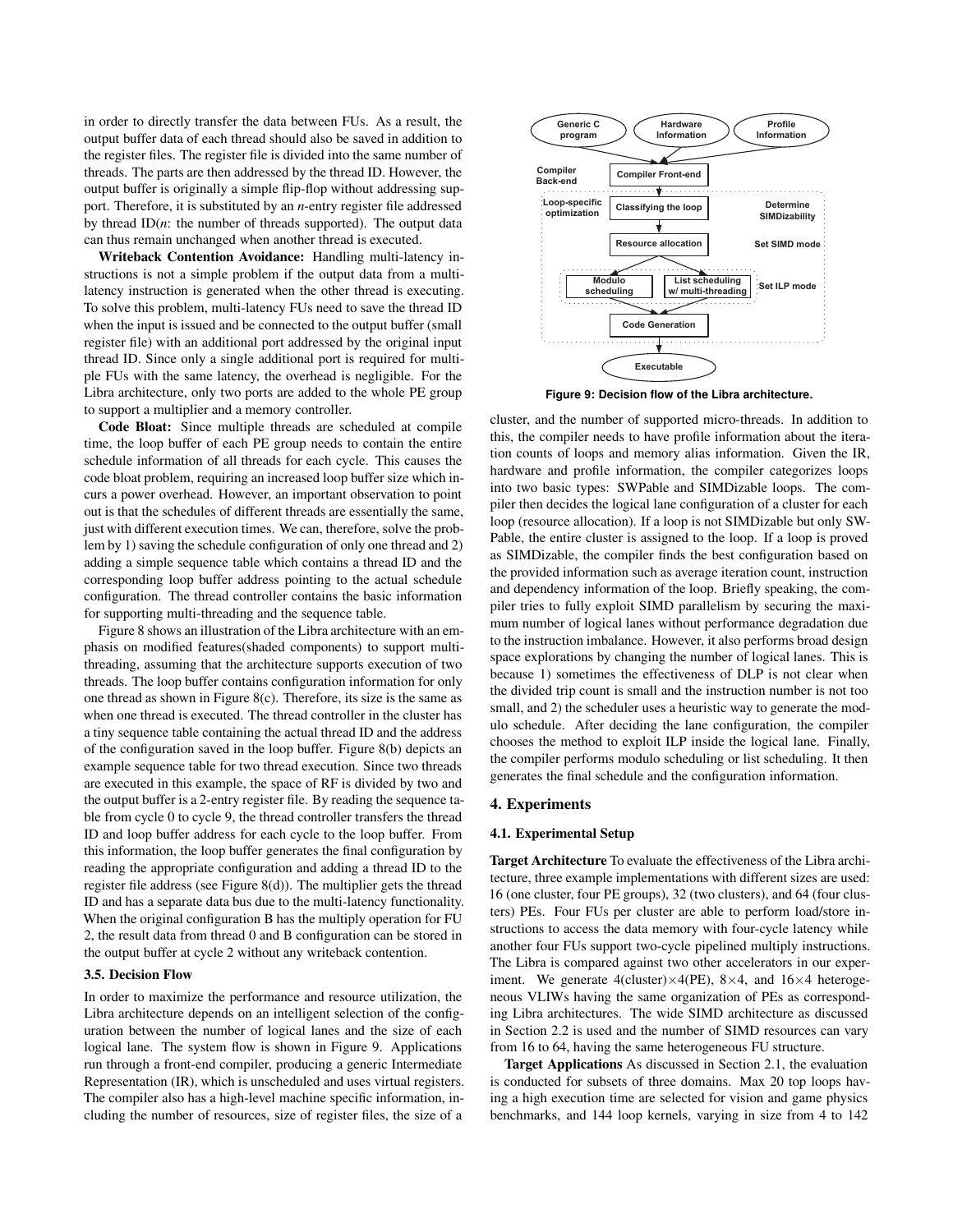

**Figure 10: Performance/Energy comparison of 32-PE Libra/SIMD/VLIW architectures: (a) total loop execution time and (b) energy consumption. All the data are normalized to that of a simple in-order core.**

operations, are extracted from the media benchmark because the ratio of execution time to the total execution time of the top 20 loops is too small. High number of loops in the media benchmarks and several major loops in the vision benchmarks have conditional statements, while the gaming benchmarks do not have them. In order to eliminate all internal branches, we applied if-conversion for these loops.

**Compilation and Simulation** The industrial tool chain developed by SAIT [5] is used for compilation and simulation of Libra. The IMPACT compiler [19] is used as the frontend compiler. Basic list scheduler [6], edge-centric modulo scheduling (EMS) [20]-based modulo scheduler, and simple loop-level SIMDization scheduler using a SODA-style [15] wide vector instruction set are implemented in the backend compiler. Based on the original modulo scheduler, we developed a scheduler that can support both flexible execution of Libra and list scheduling with static multi-threading technique. The performance is generated by the cycle-accurate code schedule of loops, accounting for the configuration overhead.

**Performance Measurement** For fair comparison, both list scheduling and modulo scheduling are applied and the better performing schedule is picked for the SIMD accelerator. For VLIW, loop unrolling is applied when a loopbody size is too small and its resources may not be fully utilized. Multi-threading technique of Libra is also not applied for a fair comparison of the performance of the three architectures. This issue is discussed in Section 4.6.

**Power/Area Measurements** All architectures are generated in RTL Verilog, synthesized with the Synopsys design compiler, and place-and-routed with the Cadence Encounter using IBM SOI 45nm regular Vt standard cell library in slow operating conditions with a 0.81V operating voltage. Synopsys PrimeTime PX is used to measure the power consumption based on the utilization. The Artisan Memory Compiler is used to determine the area and the power of the memory operation using a 0.81 Volts operating voltage. The target frequency of Libra is  $500MHz<sup>2</sup>$  similar to the latest mobile GPUs.

#### **4.2. Performance/Energy Evaluation**

We compared the performance of a 32-PE Libra architecture with identically sized VLIW  $(8\times4)$  and SIMD(32-wide) architectures. Performance results are measured as the total loop execution time when each loop is scheduled by the method the target architecture supports. Figure 10(a) shows a plot comparing the performance of the three architectures normalized to the simple 1-issue inorder core. For individual benchmarks, the graph also indicates the fraction of two different loop categories: SIMDizable and SWPable loops.

For benchmarks with a high ratio of non-SIMDizable loops such as stitch, AAC, and lineOfSight, SIMD shows severe performance degradation, whereas VLIW and Libra show a fair performance improvement. Libra outperforms even VLIW because it can accelerate SIMDizable regions more efficiently. On the other hand, both the SIMD and Libra deliver a substantial performance improvement for benchmarks with mostly SIMDizable loops, while VLIW suffers. The Libra also shows better performance than SIMD because it effectively accelerates applications having low-SIMDizable loops (3D, H.264) and its ILP capability also helps Libra to adequately tolerate the lack of expensive resources for high-SIMDizable loops (convolution, conjugate). Overall, Libra shows the best performance in all benchmarks except H.264 benchmark. This is because of the slightly lower performance gain on SWPable regions due to its distributed nature. Among average result of each domain, performance gain of Libra is the highest on game physics. As a result, Libra shows a performance gain of 2.04x and 1.38x over SIMD and VLIW, respectively.

Despite using the same amount of computation resources, performance-only comparison may not be fair due to the different interconnection strategies among the architectures. An energy comparison may yield a better comparison considering both performance and hardware overhead. Figure 10(b) shows the energy consumption of three architectures and the results are also normalized to the 1-issue core. This graph shows a similar trend to Figure 10(a). On average, even though SIMD added extra logics for handling sharing resources (Figure 5(b)), VLIW shows 16% more power consumption because of bigger RFs and complex control logics, and Libra shows 20% more power consumption due to more interconnects and

<sup>&</sup>lt;sup>2</sup>The FO4 delay of this process is about 13ps.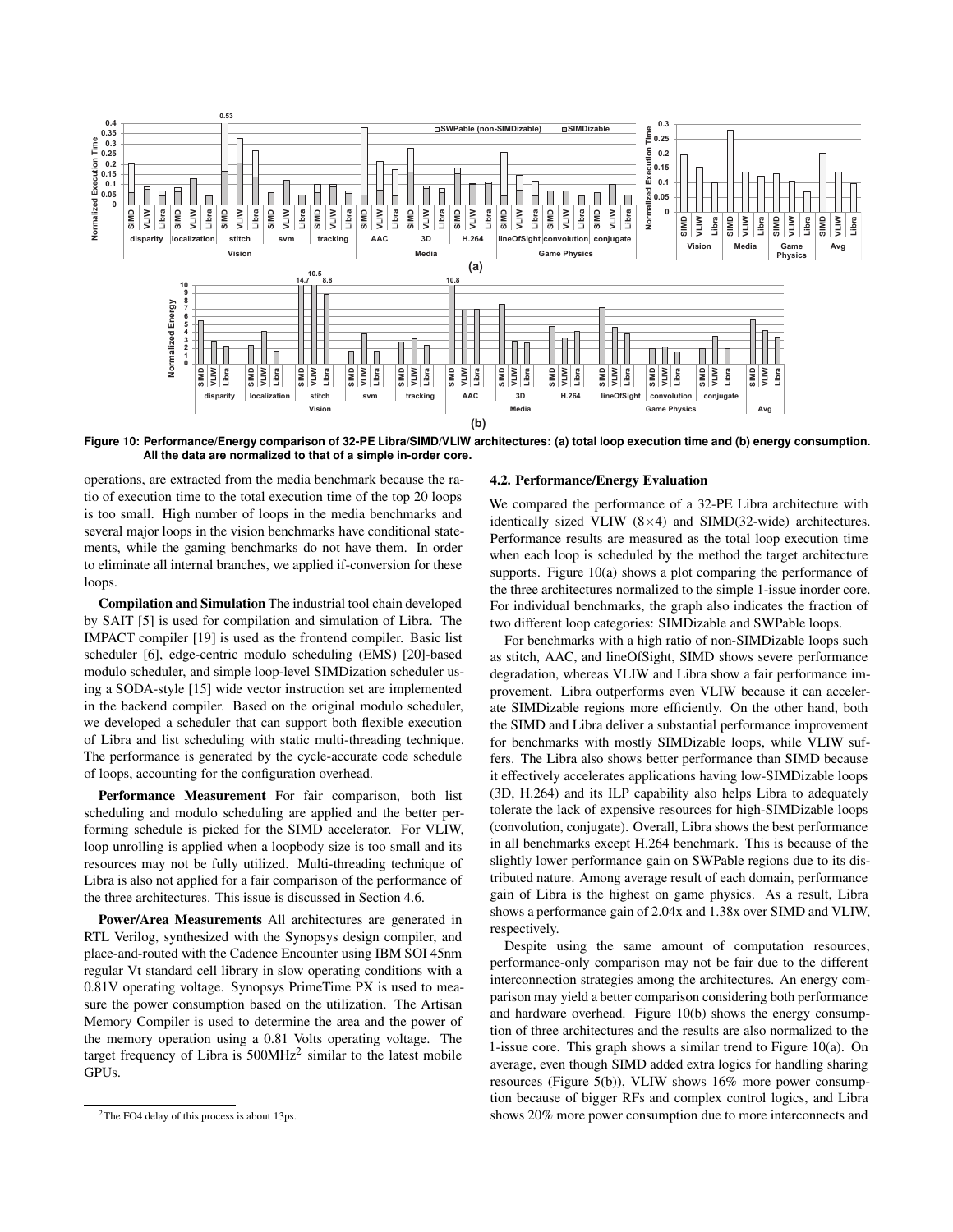

**Figure 11: Scalability of Libra/SIMD/VLIW architectures: the Libra architecture is highly scalable for most of benchmarks, while SIMD and VLIW cannot be scalable for several benchmarks.**

Libra-specific overhead such as a loop-buffer and a thread controller. Based on these power differences, the Libra saves 38% and 19% energy compared to SIMD and VLIW, respectively<sup>3</sup>. As a result, the Libra architecture shows a fair amount of performance improvement in addition to high energy efficiency by providing a more suitable acceleration scheme for each loop.

### **4.3. Scalability**

Figure 11 shows the performance of each architecture normalized to a 1-issue core for different sizes across three benchmark domains. The number of PEs varying from 16 to 64 are shown on the Xaxis. The results show high scalability of the Libra architecture in all benchmark domains.

In the vision and game domain benchmarks, applications are not specially optimized to the SIMD-style architecture, but the performance is highly scalable as the number of PEs increases because most loops are simple and highly SIMDizable. Only the stitch is barely scalable because the application is mostly sequential as the dominating loop has only a small number of iterations. In the media domain, the Libra accelerator performance also fairly increases as it scales to more PEs. Compared to other architectures, VLIW performance results are frequently saturated because modulo scheduling of a big size loopbody(often unrolled) on a large number of PEs is too complex to exploit ILP, while Libra solves this problem by scheduling a small loopbody in a small logical lane and applying the same schedule to multiple logical lanes. The SIMD results are also constrained by lack of expensive resources and program complexity. To summarize, the Libra architecture can increase its performance with larger resources when the application has enough total ILP/DLP parallelism.

### **4.4. From the Homogeneous SIMD to the Heterogeneous Libra**

Section 4.2 and 4.3 evaluate three different architectures consisting of the same computation resources. The key question here is how much Libra surpasses the traditional SIMD architecture. To answer this question, we compared the performance and energy consumption of the heterogeneous Libra and the homogeneous SIMD. The heterogeneous Libra has a quarter of memory/multiply resources and the homogeneous SIMD has the same number of memory/multiply resources as the total number PEs. Figure 12 shows the average of relative performance and energy consumption of Libra over SIMD for different sizes. In terms of performance, Libra outperforms SIMD and the difference increases in proportion to the size (Figure 12(a)). This is because 1) the lack of expensive resources can be effectively compensated for by forming logical lanes and 2) the

lane utilization of the traditional SIMD is lower for a larger size due to the program characteristics.

In terms of the energy consumption, Libra still shows similar results as its performance improvement because significantly less computational units can reduce the overall power overheads, and the result is better on larger size. For example, the 32-PE heterogeneous Libra consumes 11% more power than the same size homogeneous SIMD due to 12% power savings on FUs with 23% overheads (Figure 12(c)). On average, Libra shows  $101\%$ ,  $71\%$ , and  $56\%$  energy consumption compared to the traditional SIMD.



**Figure 12: Performance/energy improvement of the heterogeneous Libra over the same sized homogeneous SIMD: (a) performance, (b) energy consumption, and (c) power breakdown with five categories: FU, RF, control logic, memory, and architecture specific additional logic.**

### **4.5. Acceleration Mode Selection**

Our experiments so far have focused on the overall performance of the Libra architecture compared to other architectures, showing considerable performance enhancement. In this section, we evaluate the effectiveness of flexible lane mapping to answer the question if Libra really needs to provide various intermediate sizes of logical lanes between SIMD and VLIW. Figure 13(a) shows the execution time distribution at different logical lane sizes for the three application domains on the 16, 32, and 64-PE Libra. On average, all available modes are used for considerable fraction of time and no dominating logical lane size exists, which proves the effectiveness of flexible lane mapping. Furthermore, the lane sizes are selected adaptive to the domain characteristics. For vision benchmarks, 2-PE small sized logical lane is dominant because most loops are small and memory operation dominant. In media benchmarks, large logical lanes are used for a high fraction of the execution because of lack of DLP. Game physics uses a 4-PE logical lane in substantial fraction to execute high-DLP loops with some ILP. Figure 13(b) compares the normalized performance of Libra to that when only one specific logical lane configuration is allowed to execute benchmarks. The results of this graph further prove the effectiveness of flexibility by showing that any fixed mode execution cannot win over the flexible execution.

 $3$ Figure 10(b) does not mean that a simple 1-issue core is  $3x$  energy efficient than Libra because the performances are different. For a performance-equivalent comparison, Libra is much more efficient than the simple core.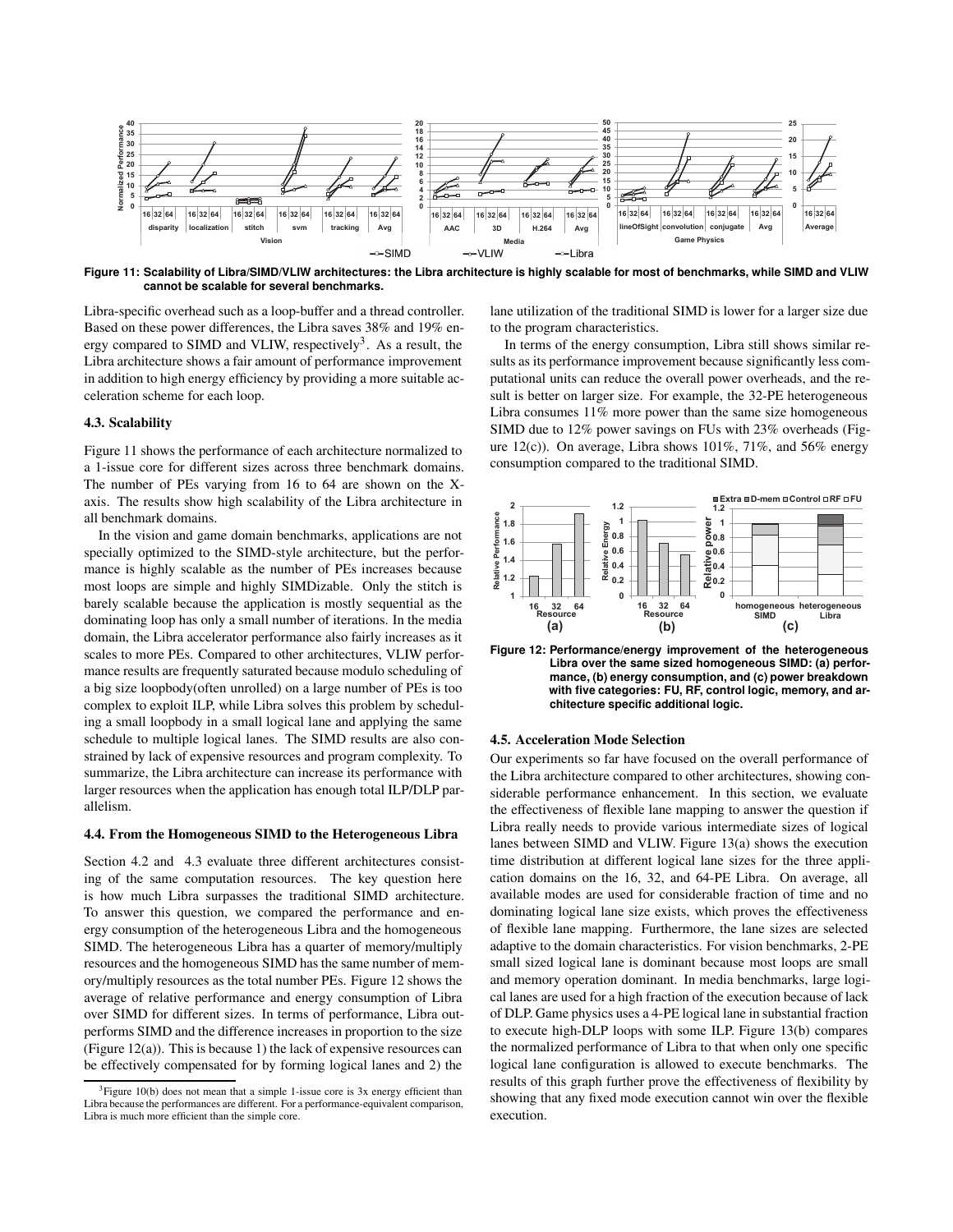

**Figure 13: Mode selection: (a) execution time distribution at different logical lanes, (b) flexible vs. fixed execution.**

### **4.6. Multi-threading Effectiveness**

As discussed in Section 3.4, a simple multi-threading functionality is added to Libra. In this section, we evaluate the effectiveness of this functionality. Figure 14(a) shows the performance improvement on SIMDizable loops only, since this technique can be only applied to SIMDizable loops. On average, a performance gain of 12-16% is achieved, and this is up to 28% more effective in vision benchmarks because the majority of loops are small and multi-threading is most effective in small size logical lane mapping. Figure 14(b) shows the execution time distribution for different logical lane sizes when multi-threading is applied. Compared to Figure 13(a), a substantial amount of 2 and 4-PE logical lane execution is substituted with multi-threading. Overall, multi-threading is effective for small logical lanes when executing SIMDizable loops.



**Figure 14: Multi-threading effectiveness: (a) performance improvement for SIMDizable loops, (b) execution time distribution at different logical lanes.**

#### **4.7. Power and Area Measurement**

We measured the average power when the 32-PE Libra architecture executes the H.264 benchmark at 500 MHz. A power and an area consumption breakdown for various components that are part of the architecture are shown in Figure 15(b). Compared to the normal SIMD, the power consumption of the routing logic is larger due to its dynamic configurability, but FU power is smaller due to the smaller number of expensive units. A SIMD controller and four loop buffers, and a thread controller are added to a cluster. The power consumption of a SIMD controller and four loop buffers is substantial because the loop buffer is implemented as 64-entry wide two-port SRAM and the data is read every-cycle. In addition to this, the thread controller also consumes 0.7% of total power because the sequence table is a 256 entry 8 bit two-port SRAM. The total area of the 32-PE Libra architecture is 2.0 mm<sup>2</sup> .

Based on the power and performance data, we compared the efficiency of Libra to other architectures using data shown in [11]. Based on Figure 15(a), the Libra architecture achieves 11.18 MIPs/mW and most of the other well-known solutions show lower efficiency. The Tensilica Diamond Core is slightly more efficient

than the Libra architecture, but the actual performance is not enough to successfully execute compute-intensive media applications.



**Figure 15: (a) Power/Performance comparison, and (b) power and area breakdown of the 32-PE Libra architecture.**

## **5. Related Works**

Many previous works have focused on accelerators to address the challenges of improving computing efficiency. Some exploit only one type of parallelism and others introduce some flexibility to support more than one type of parallelism. Figure 16 compares and shows the major differences between Libra and prior works.

|                             |              | ILP  | <b>DLP</b> | Heterogenity | Configurable<br>Performance | Scalability | Power<br>Efficiency |
|-----------------------------|--------------|------|------------|--------------|-----------------------------|-------------|---------------------|
| <b>DLP</b> Accelerator      | <b>SIMD</b>  | No   | High       | No           | No                          | High        | High                |
|                             | GPU          | Low  | High       | Limited      | No                          | High        | Low                 |
|                             | Embedded GPU | Low  | High       | Limited      | No                          | High        | High                |
| <b>ILP Accelerator</b>      | <b>ADRES</b> | High | No         | Yes          | No                          | Low         | High                |
| DLP + ILP Accelerator       | Imagine      | High | High       | Yes          | No                          | High        | Low                 |
| <b>Flexible Accelerator</b> | AnySP        | Low  | High       | <b>No</b>    | Limited                     | High        | High                |
|                             | SIMD-Morph   | High | High       | No           | Limited                     | Low         | High                |
|                             | TRIPS. SCALE | High | High       | Yes          | Yes                         | High        | Medium              |
|                             | Libra        | High | High       | Yes          | Yes                         | High        | High                |

**Figure 16: Comparison to prior work**

Accelerators for multimedia usually focus on one type of parallelism without adaptive configuration. Conventional SIMD [9, 15] only supports DLP and misses the opportunity of improving performance with other form of parallelism. By Amdahl's law, low-DLP regions quickly become the bottleneck of applications. Conventional SIMD also wastes expensive resources due to imbalanced utilization. While the latest GPUs [18, 17] support the limited level of heterogeneity and embedded GPUs such as Qualcomm Adreno [4] and ARM Mali [1] are power-efficient, GPUs have the same fundamental weakness as other data-parallel accelerators.

ILP accelerators, such as ADRES [16], tackle the problem in another way by exploiting ILP with the help of modulo scheduling. Even though it has high scalability by providing distributed architecture, the throughput quickly saturates as the number of resources increases due to the scheduling difficulty as shown in PPA [21]. Hybrid accelerators such as the Stanford Imagine [7] use the VLIW-SIMD scheme but the fixed configuration frequently incurs a lack or waste of resources.